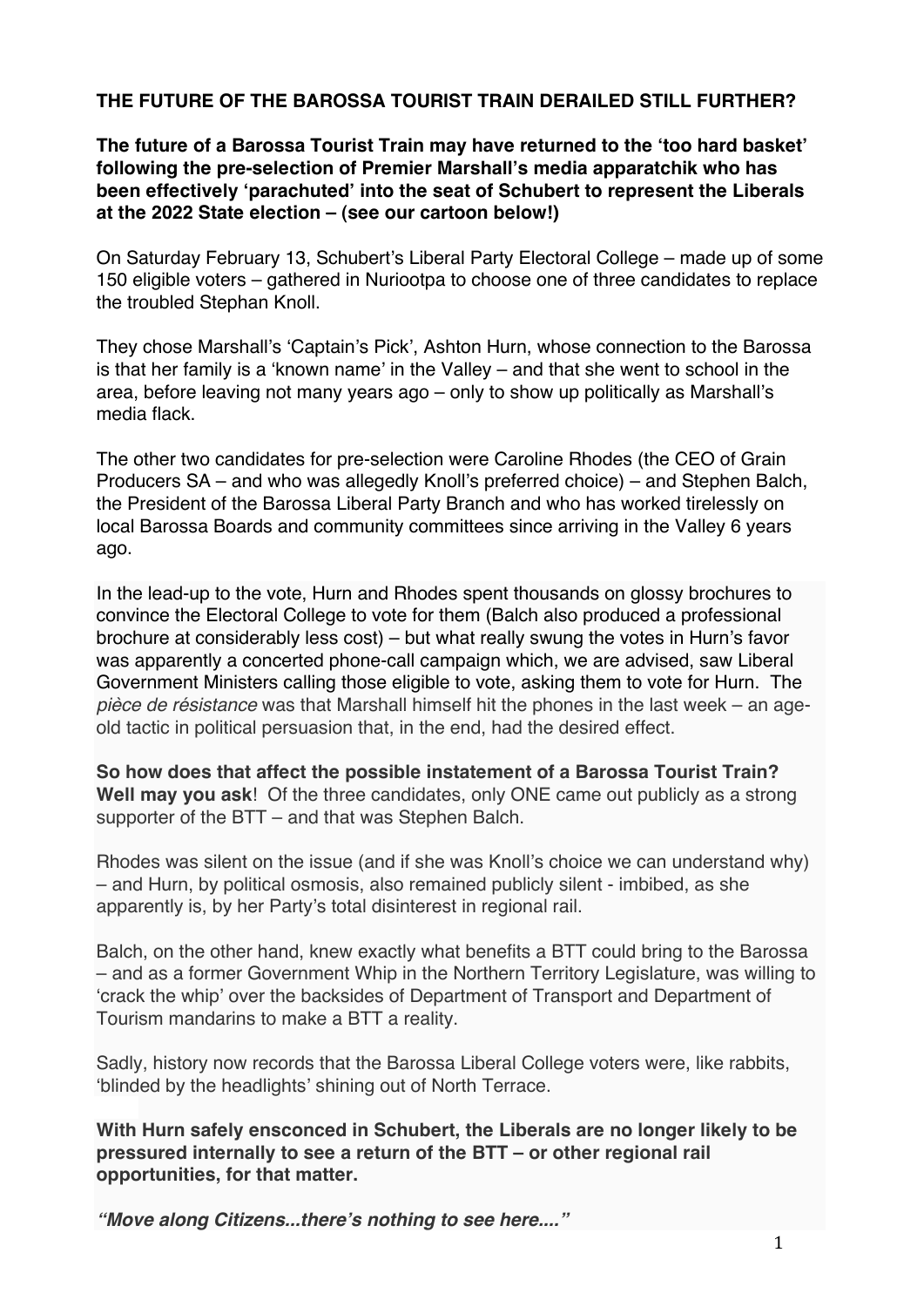The only other glimmer of hope for a BTT is the efforts being made by the Labor Party's Member for Light, Tony Piccolo, who has established a ʻtask force' to determine the Barossa's desire to see a Barossa Tourist Train running into the Valley.

His ʻtask force' is comprised of a number of regional luminaries including the Mayors of Gawler and the Barossa, Barossa business and community entities, and long-time proponents of a BTT, including the (now retired) Liberal Parliamentary representative of the area (and fierce supporter of a BTT), the Hon. Ivan Venning.

Piccolo is a good ʻgrass roots' politician – and under the first-proposed electoral boundary changes to Schubert, which reduced the ʻLiberal hold' over the electorate from 15% to about 5% (and which would have included his ʻheart-land' supporters in the Gawler region) – Piccolo saw that a BTT would benefit Barossa tourism.

The final re-draw of the seat of Shubert however removed Piccolo's ʻhome-land' areas, ensuring Shubert remains one of the Liberal Party's safest State seats (with, on paper at least, a 15% margin).

Nevertheless, Piccolo has carried through his commitment to his ʻtask force' investigation – and assuming his investigation confirms the benefits of a BTT, SARRA hopes the issue will become an official Labor Party Policy in the lead-up to the 2022 **Election** 

## **The question THEN becomes – will Labor or Liberal take the State forward post 2022?**

**Our assessment of the political battleground leading up to the election will follow as the State Election approaches, but based on issues such as the unpopular privatisation of metropolitan public transport (and the bad management of that process), the rising cost of essential services (electricity particularly), the Liberal's rejection of the voter-popular ʻClipsal 500' race (which brought millions of dollars to Adelaide's CBD) and the continuing malaise affecting employment and real loss of confidence in SA and its economic future, Marshall has the job ahead of him to be re-elected.** 

**Marshall's handling of the COVID crisis has been adequate – but in reality he has only been a ʻmouth-piece' for chief medical officer Nicola Spurrier and Top Cop Grant Stevens, who were – and remain – the major decision-makers handling the crisis. Marshall's real contribution has effectively only been to bring his ink-pad and rubber stamp to COVID-taskforce meetings.** 

**Political pundits agree that the ʻshine' that Marshall promotes as a ʻleader' in this regard will fade as the election-day draws closer.**

**It is interesting that the State has, working in association with the Murdoch press, promoted the so-called future of the State, in a glossy insert into the Sunday Mail and other ʻorgans' of the Murdoch empire in recent days. The brochure (which incidentally would have been driven by the said Media Flack, Ashton Hurn) promotes the ʻglitz and glam' of ʻIllumination Adelaide' (whatever that is), and ʻLot Fourteen', where a handful of nerds are plotting to throw shoe-box sized satellites into orbit.**